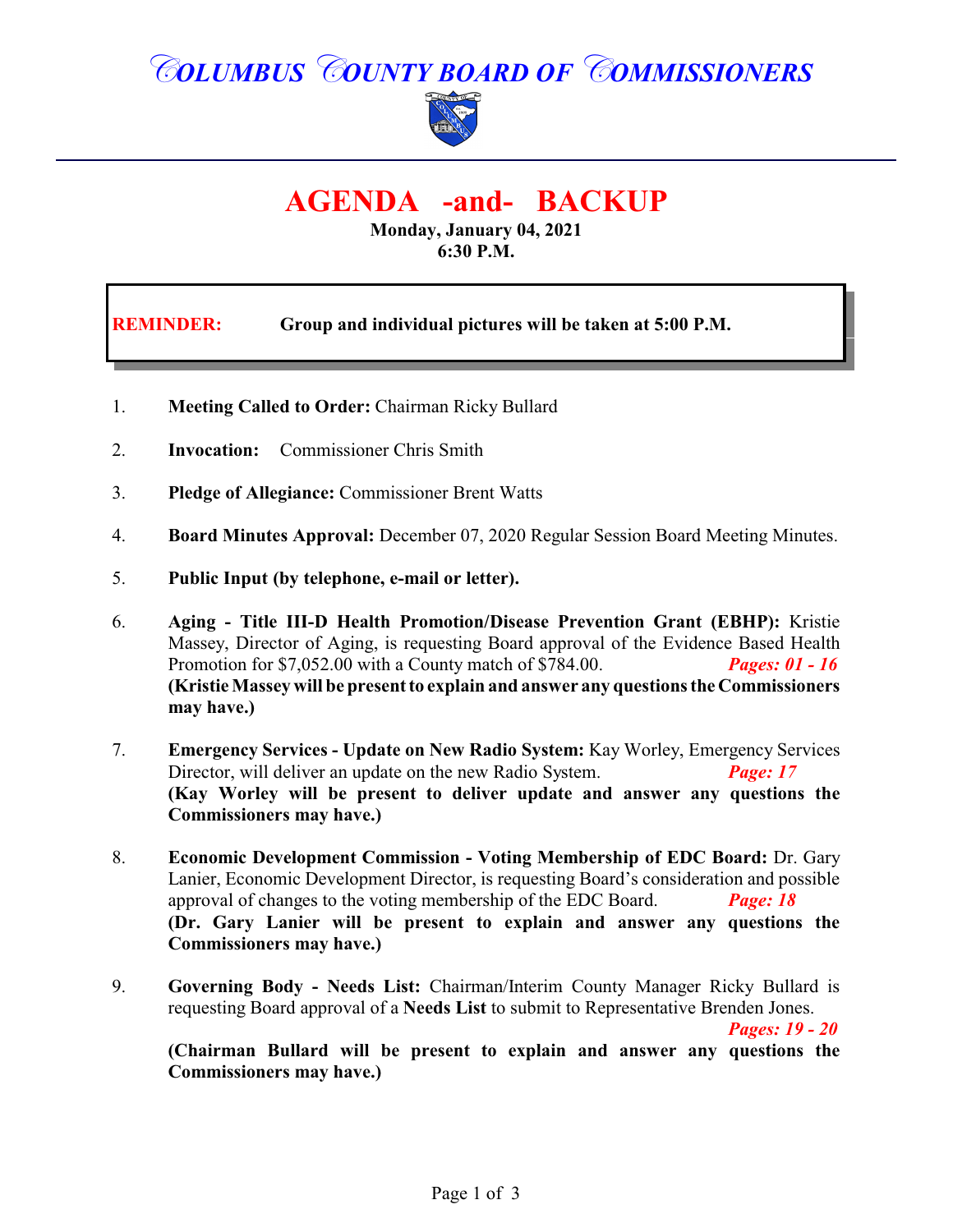10. **Human Resources - FFCRA:** Virginia Taylor, Human Resources Director, is requesting Board approval of The Leave to be continued with and called Columbus County Sick Leave.

*Page: 21*

**(Amanda Prince will be present to explain and answer any questions the Commissioners may have.)**

11. **Appointments - Committees/Boards/Commissions:** June B. Hall, Clerk to the Board, is requesting the following appointments/re-appointments/replacements be made to the following boards/committees/commissions. *Page: 22* **(June B. Hall, Clerk to the Board will be present to explain and answer any questions the Commissioners may have.)**

| <b>COMMITTEE</b>                                              | ZONE/<br>EB                                             | PERSON(S)                                                                                                                           | <b>EXPIR.</b><br><b>DATE</b>                                                                     |
|---------------------------------------------------------------|---------------------------------------------------------|-------------------------------------------------------------------------------------------------------------------------------------|--------------------------------------------------------------------------------------------------|
| Cape Fear Council of Governments                              | EB                                                      | <b>Trent Burroughs</b>                                                                                                              | Term                                                                                             |
| Cape Fear Rural Transportation Planning<br>Organization       | EB                                                      | <b>Edwin Russ</b>                                                                                                                   | Term                                                                                             |
| <b>Emergency Communications Oversight</b><br>Committee        | $\mathbf{V}$                                            | Deuce Niven<br>(Jerry Hodges Resigned)                                                                                              | 12/2020                                                                                          |
| Health (Board of)                                             | $\mathbf{I}$                                            | Darryl J. Diefes, D.D.S.<br>(Resigned)                                                                                              | 12-31-2020                                                                                       |
| Juvenile Crime Prevention Council                             | EB<br>I<br>$\mathbf{I}$<br>III<br>IV<br>V<br><b>VII</b> | Jerome McMillian<br><b>Harriett Epps</b><br><b>Heather Dowless</b><br>-Vacant-<br>Nancy Sigmon<br>Heidi Herring<br>Dr. Darrin Moore | To be<br>replaced due<br>to lack of<br>attendance.<br>(See e-mail)<br>from Julie<br>Strickland.) |
| Trillium Southern Regional Board<br>(May have 2 appointments) | EB                                                      | James E. Prevatte                                                                                                                   | Term                                                                                             |

**RECESS REGULAR SESSION and enter into COLUMBUSCOUNTYWATERand SEWER DISTRICTS I, II, III, IV and V BOARD MEETING**

12. **Columbus County Water and Sewer Districts I, II, III, IV and V Board Meeting Minutes:**

December 07, 2020 Columbus County Water and Sewer Districts I, II, III, IV and V Board Meeting **(5 Sets)**

## **ADJOURN COMBINATION MEETING of COLUMBUS COUNTY WATER and SEWER DISTRICTS I, II, III, IV AND V BOARD MEETING**

13. **Consent Agenda Items:** Budget Amendments. *Pages: 23 - 29*